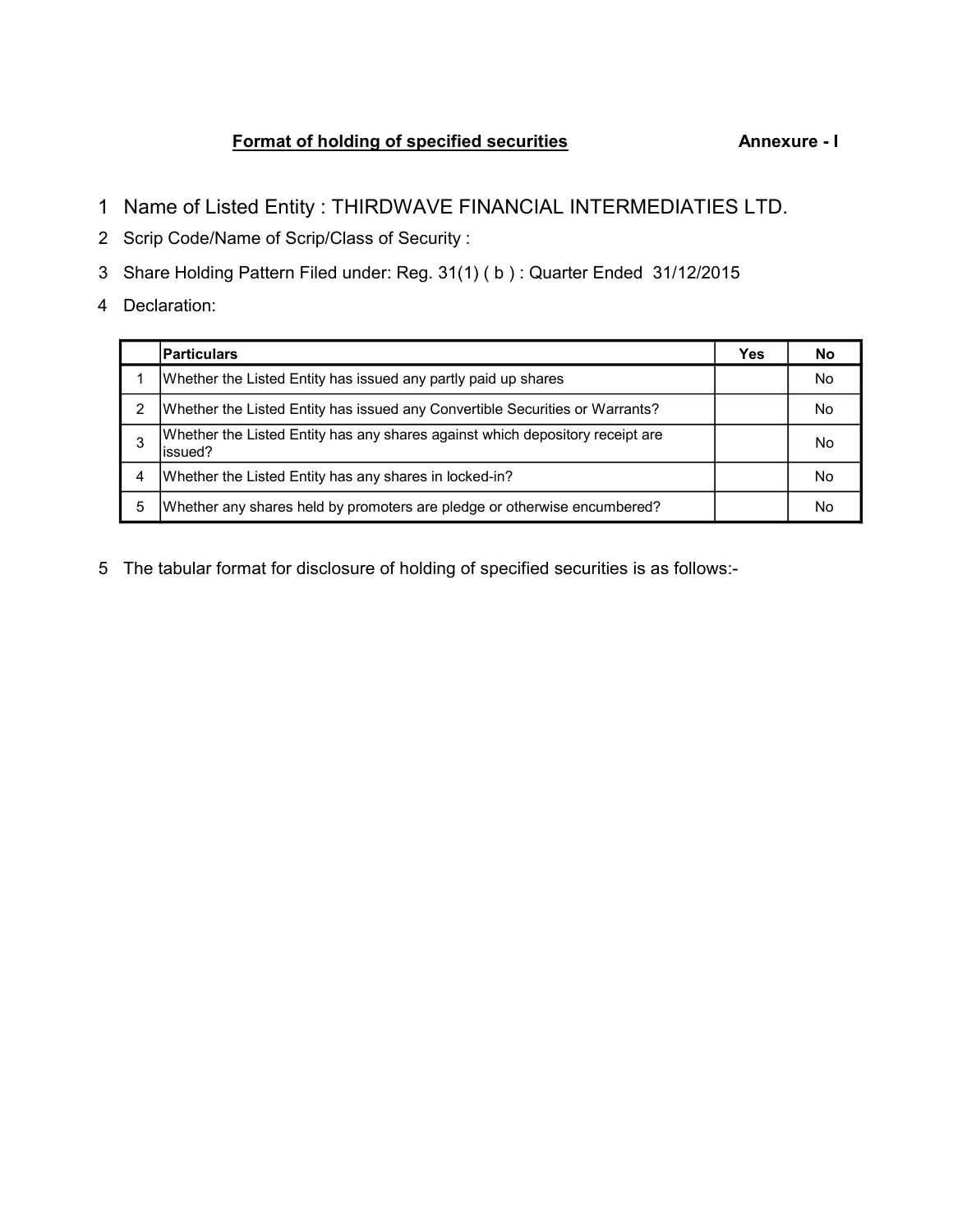## Table I - Summary Statement holding of specified securities

| (1)  | Categor   Category of shareholder<br>(II) | Nos. of<br>shareholde<br>rs<br>(III) | up equity<br>shares held<br>(IV) | paid-up<br>equity shares<br>held<br>(V) | underlying<br>Depository<br>Receipt<br>(VI) | No. of fully paid-No. of partly  No. of shares   Total nos. shares   Shareholding  <br>held<br>$(VII) =$<br>(IV)+(V)+(VI) | as a % of<br>total no. of<br>shares<br><i>(calculated</i><br>as per SCRR,<br>1957)<br>(VIII) As a % | Number of Voting Rights held in each class of securities<br>(IX)<br>No. of Voting Rights<br>Total as a %<br>$(A+B+C)$<br>Total |            |         |         | Underlying<br>convertible<br>securities<br>(Includina<br><b>Warrants</b> )<br>(X) | No. of Shares Shareholding as Number of Locked in shares<br>a % assuming<br>full conversion<br>of convertible<br>securities (as a<br>percentage of<br>diluted share | (XII)<br>No.<br>(a) | As a % of<br>total Shares<br>held | otherwise encumbered<br>(XIII)<br>No.<br>(a) | Number of Shares pledged or<br>As a % of<br>total Shares<br>held | <b>Number of equity</b><br>shares held in<br>dematerialized<br>form<br>(XIV) |
|------|-------------------------------------------|--------------------------------------|----------------------------------|-----------------------------------------|---------------------------------------------|---------------------------------------------------------------------------------------------------------------------------|-----------------------------------------------------------------------------------------------------|--------------------------------------------------------------------------------------------------------------------------------|------------|---------|---------|-----------------------------------------------------------------------------------|---------------------------------------------------------------------------------------------------------------------------------------------------------------------|---------------------|-----------------------------------|----------------------------------------------|------------------------------------------------------------------|------------------------------------------------------------------------------|
|      |                                           |                                      |                                  |                                         |                                             |                                                                                                                           | of (A+B+C2)                                                                                         | Class eg:x                                                                                                                     | Class eg:y |         |         |                                                                                   | capital)<br>$(XI) = (VII) + (X)$ as<br>a % of $(A+B+C)$                                                                                                             |                     | (b)                               |                                              | (b)                                                              |                                                                              |
| (A)  | Promoter & Promoter<br>Group              | 3                                    | 807800                           |                                         | $\Omega$                                    | 807800                                                                                                                    | 36.592                                                                                              | 807800                                                                                                                         |            | 807800  | 36.592  | $\Omega$                                                                          | 36.592                                                                                                                                                              | $\Omega$            | 0.000                             | 0                                            | 0.000                                                            | 807800                                                                       |
| (B)  | Public                                    | 154                                  | 1399800                          | 0                                       | $\Omega$                                    | 1399800                                                                                                                   | 63.408                                                                                              | 1399800                                                                                                                        |            | 1399800 | 63.408  | $\mathbf 0$                                                                       | 63.408                                                                                                                                                              | $\Omega$            | 0.000                             | $\mathbf 0$                                  | 0.000                                                            | 934500                                                                       |
| (C)  | Non Promoter - Non<br>Public              |                                      |                                  |                                         |                                             |                                                                                                                           |                                                                                                     |                                                                                                                                |            |         |         |                                                                                   |                                                                                                                                                                     |                     |                                   |                                              |                                                                  |                                                                              |
| (C1) | Shares underlying<br>DRs                  |                                      |                                  |                                         |                                             |                                                                                                                           |                                                                                                     |                                                                                                                                |            |         |         |                                                                                   |                                                                                                                                                                     |                     |                                   |                                              |                                                                  |                                                                              |
| (C2) | Shares held by<br>Employee Trusts         |                                      |                                  |                                         |                                             |                                                                                                                           |                                                                                                     |                                                                                                                                |            |         |         |                                                                                   |                                                                                                                                                                     |                     |                                   |                                              |                                                                  |                                                                              |
|      | TOTAL                                     | 157                                  | 2207600                          |                                         |                                             | 2207600                                                                                                                   | 100.000                                                                                             | 2207600                                                                                                                        |            | 2207600 | 100.000 |                                                                                   | 100.000                                                                                                                                                             | 0                   | 0.000                             | $\mathbf{0}$                                 | 0.000                                                            | 1742300                                                                      |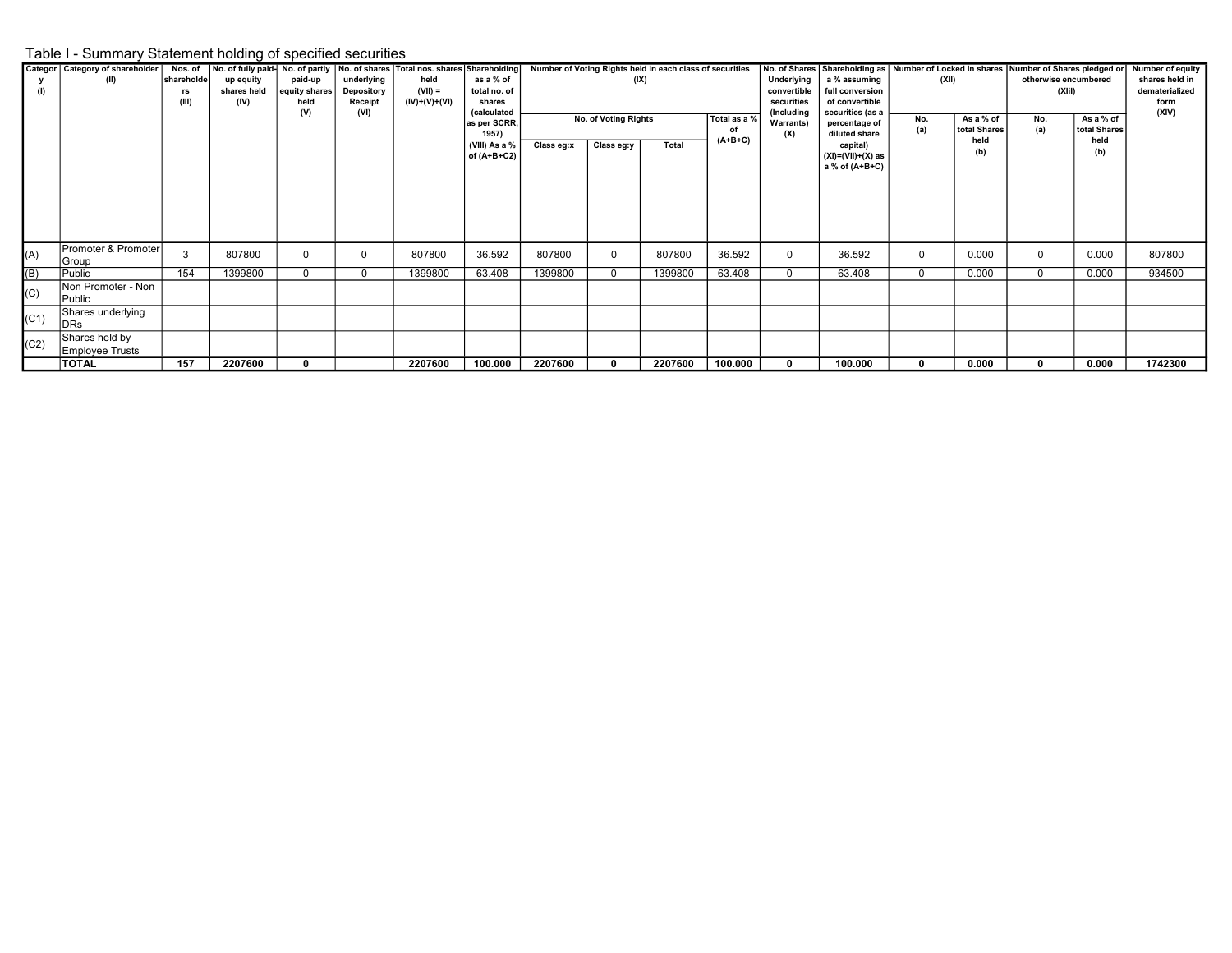## Table II - Statement showing shareholding pattern of the Promoter and Promoter Group

| .                | Category & Name of<br>shareholders<br>(1)                                             | PAN<br>(II) | Nos. of<br>shareholders<br>(III) | No. of fully paid-up<br>equity shares held<br>(IV) | No. of partly<br>paid-up<br>equity shares<br>held<br>(V) | Nos. of<br>shares<br>underlying<br>Depository<br>Receipt<br>(VI) | <b>Calculon Showing Shareholding pattern of the Fromotor and Fromotor Group</b><br>Total nos. shares<br>held<br>$(VII) = (IV)+(V)+(VI)$ | Shareholding<br>% calculated<br>as per SCRR,<br>1957<br>As a % of<br>$(A+B+C2)$ | Number of Voting Rights held in each class of securities<br>No. of Shares<br>Underlying<br>(IX)<br>Outstanding<br>convertible<br>securities<br>(Including |                               |                |                                              |                  | Shareholding as<br>a % assuming<br>full conversion<br>of convertible<br>securities (as a<br>percentage of | Number of Locked in shares<br>(XII) | Number of Shares pledged or<br>otherwise encumbered<br>(XIII) | Number of equity<br>shares held in<br>dematerialized<br>form<br>(XIV) |                                          |                |
|------------------|---------------------------------------------------------------------------------------|-------------|----------------------------------|----------------------------------------------------|----------------------------------------------------------|------------------------------------------------------------------|-----------------------------------------------------------------------------------------------------------------------------------------|---------------------------------------------------------------------------------|-----------------------------------------------------------------------------------------------------------------------------------------------------------|-------------------------------|----------------|----------------------------------------------|------------------|-----------------------------------------------------------------------------------------------------------|-------------------------------------|---------------------------------------------------------------|-----------------------------------------------------------------------|------------------------------------------|----------------|
|                  |                                                                                       |             |                                  |                                                    |                                                          |                                                                  |                                                                                                                                         | (VIII)                                                                          | Class                                                                                                                                                     | No. of Voting Rights<br>Class | Total          | Total as a %<br>of Total<br>Voting<br>rights | Warrants)<br>(X) | diluted share<br>capital)<br>$(XI) =$<br>$(VII)+(X)$ as a %                                               | No.<br>(a)                          | As a % of<br>total Shares<br>held<br>(b)                      | No.<br>(a)                                                            | As a % of<br>total Shares<br>held<br>(b) |                |
| (1)              | Indian                                                                                |             | $\Omega$                         | $\overline{0}$                                     | $\Omega$                                                 | $\Omega$                                                         | $\overline{0}$                                                                                                                          | 0.000                                                                           | $\mathbf{x}$<br>$\mathbf{0}$                                                                                                                              | $\Omega$                      | $\overline{0}$ | 0.000                                        | $\Omega$         | 0.000                                                                                                     | $\Omega$                            | 0.000                                                         | $\Omega$                                                              | 0.000                                    | $\Omega$       |
|                  | Individuals/Hindu                                                                     |             |                                  |                                                    |                                                          |                                                                  |                                                                                                                                         |                                                                                 |                                                                                                                                                           |                               |                |                                              |                  |                                                                                                           |                                     |                                                               |                                                                       |                                          |                |
| (a)              | undivided Family                                                                      |             | $\mathbf{1}$                     | 148910                                             | $\mathbf{0}$                                             | $\mathbf{0}$                                                     | 148910                                                                                                                                  | 6.745                                                                           | 148910                                                                                                                                                    | $\mathbf{0}$                  | 148910         | 6.745                                        | $\mathbf{0}$     | 6.745                                                                                                     | $\overline{0}$                      | 0.000                                                         | $\overline{0}$                                                        | 0.000                                    | 148910         |
|                  | <b>SANWARMAL</b><br>AGARWAL                                                           | ACTPA2201L  | $\Omega$                         | 148910                                             | $\mathbf 0$                                              | $\overline{0}$                                                   | 148910                                                                                                                                  | 6.745                                                                           | 148910                                                                                                                                                    | $\Omega$                      | 148910         | 6.745                                        | $\mathbf{0}$     | 6.745                                                                                                     | $\mathbf{0}$                        | 0.000                                                         | $\Omega$                                                              | 0.000                                    | 148910         |
| (b)              | Central<br>Government/State<br>Government(s)                                          |             | $\mathbf{0}$                     | $\mathbf{0}$                                       | $\mathbf{0}$                                             | $\overline{0}$                                                   | $\mathbf{0}$                                                                                                                            | 0.000                                                                           | $\mathbf{0}$                                                                                                                                              | $\mathbf{0}$                  | $\mathbf{0}$   | 0.000                                        | $\mathbf 0$      | 0.000                                                                                                     | $\mathbf{0}$                        | 0.000                                                         | $\overline{0}$                                                        | 0.000                                    | $\mathbf 0$    |
| (c)              | Financial<br>Institutions/Banks                                                       |             | $\mathbf{0}$                     | $\mathbf{0}$                                       | $\mathbf 0$                                              | $\overline{0}$                                                   | $\mathbf{0}$                                                                                                                            | 0.000                                                                           | $\mathbf{0}$                                                                                                                                              | $\Omega$                      | $\mathbf{0}$   | 0.000                                        | $\mathbf{0}$     | 0.000                                                                                                     | $\mathbf{0}$                        | 0.000                                                         | $\mathbf{0}$                                                          | 0.000                                    | $\mathbf{0}$   |
| $\overline{(d)}$ | Any Other                                                                             |             | $\mathbf{0}$                     | $\overline{0}$                                     | $\Omega$                                                 | $\mathbf{0}$                                                     | $\overline{0}$                                                                                                                          | 0.000                                                                           | $\mathbf{0}$                                                                                                                                              | $\mathbf{0}$                  | $\overline{0}$ | 0.000                                        | $\Omega$         | 0.000                                                                                                     | $\Omega$                            | 0.000                                                         | $\mathbf{0}$                                                          | 0.000                                    | $\Omega$       |
|                  | <b>Bodies Corporate</b>                                                               |             | $\overline{2}$                   | 658890                                             | $\Omega$                                                 | $\Omega$                                                         | 658890                                                                                                                                  | 29.846                                                                          | 658890                                                                                                                                                    | $\mathbf 0$                   | 658890         | 29.846                                       | $\Omega$         | 29.846                                                                                                    | $\Omega$                            | 0.000                                                         | $\Omega$                                                              | 0.000                                    | 658890         |
|                  | <b>PRUDENT</b><br>MANAGEMENT &<br><b>INDUSTRIAL</b><br><b>CONSULTA</b>                | AABCP9497Q  | $\mathbf{0}$                     | 157000                                             | $\Omega$                                                 | $\overline{0}$                                                   | 157000                                                                                                                                  | 7.112                                                                           | 157000                                                                                                                                                    | $\Omega$                      | 157000         | 7.112                                        | $\Omega$         | 7.112                                                                                                     | $\mathbf 0$                         | 0.000                                                         | $\Omega$                                                              | 0.000                                    | 157000         |
|                  | <b>TALWAR STEELS</b><br>$(P)$ LTD.                                                    | AABCT2466P  | $\Omega$                         | 501890                                             | $\Omega$                                                 | $\mathbf{0}$                                                     | 501890                                                                                                                                  | 22.735                                                                          | 501890                                                                                                                                                    | $\Omega$                      | 501890         | 22.735                                       | $\Omega$         | 22.735                                                                                                    | $\Omega$                            | 0.000                                                         | $\Omega$                                                              | 0.000                                    | 501890         |
|                  | Trusts                                                                                |             | $\Omega$                         | $^{\circ}$                                         | $\Omega$                                                 | $\mathbf{0}$                                                     | $\mathbf{0}$                                                                                                                            | 0.000                                                                           | $\overline{0}$                                                                                                                                            | $\mathbf{0}$                  | $\mathbf{0}$   | 0.000                                        | $\Omega$         | 0.000                                                                                                     | $\Omega$                            | 0.000                                                         | $\Omega$                                                              | 0.000                                    | $\overline{0}$ |
|                  | <b>Clearing Members</b>                                                               |             | $\Omega$                         | $\mathbf{0}$                                       | $\Omega$                                                 | $\mathbf 0$                                                      | $\mathbf{0}$                                                                                                                            | 0.000                                                                           | $\mathbf{0}$                                                                                                                                              | $\Omega$                      | $\overline{0}$ | 0.000                                        | $\Omega$         | 0.000                                                                                                     | $\Omega$                            | 0.000                                                         | $\Omega$                                                              | 0.000                                    | $\mathbf 0$    |
|                  | Sub-Total (A)(1)                                                                      |             | $\mathcal{R}$                    | 807800                                             | $\Omega$                                                 | $\Omega$                                                         | 807800                                                                                                                                  | 36.592                                                                          | 807800                                                                                                                                                    | $\Omega$                      | 807800         | 36.592                                       | $\Omega$         | 36.592                                                                                                    | $\Omega$                            | 0.000                                                         | $\Omega$                                                              | 0.000                                    | 807800         |
| (2)              | Foreign                                                                               |             | $\mathbf{0}$                     | $\mathbf{0}$                                       | $\mathbf{0}$                                             | $\overline{0}$                                                   | $\mathbf{0}$                                                                                                                            | 0.000                                                                           | $\overline{0}$                                                                                                                                            | $\mathbf{0}$                  | $\mathbf{0}$   | 0.000                                        | $\Omega$         | 0.000                                                                                                     | $\Omega$                            | 0.000                                                         | $\Omega$                                                              | 0.000                                    | $\mathbf{0}$   |
|                  | Individuals (Non-                                                                     |             |                                  |                                                    |                                                          |                                                                  |                                                                                                                                         |                                                                                 |                                                                                                                                                           |                               |                |                                              |                  |                                                                                                           |                                     |                                                               |                                                                       |                                          |                |
| (a)              | Resident<br>Individuals/Foreign<br>Individuals)                                       |             | $\mathbf{0}$                     | $\mathbf{0}$                                       | $\mathbf{0}$                                             | $\mathbf{0}$                                                     | $\mathbf{0}$                                                                                                                            | 0.000                                                                           | $\mathbf{0}$                                                                                                                                              | $\mathbf 0$                   | $\mathbf{0}$   | 0.000                                        | 0                | 0.000                                                                                                     | $\mathbf 0$                         | 0.000                                                         | $\mathbf{0}$                                                          | 0.000                                    | $\mathbf 0$    |
| (b)              | Government                                                                            |             | $\mathbf{0}$                     | $\overline{0}$                                     | $\Omega$                                                 | $\mathbf{0}$                                                     | $\mathbf{0}$                                                                                                                            | 0.000                                                                           | $\mathbf{0}$                                                                                                                                              | $\mathbf{0}$                  | $\overline{0}$ | 0.000                                        | $\mathbf{0}$     | 0.000                                                                                                     | $\mathbf{0}$                        | 0.000                                                         | $\mathbf{0}$                                                          | 0.000                                    | $\mathbf{0}$   |
| (c)              | Institutions                                                                          |             | $\Omega$                         | $\Omega$                                           | $\Omega$                                                 | $\Omega$                                                         | $\Omega$                                                                                                                                | 0.000                                                                           | $\Omega$                                                                                                                                                  | $\Omega$                      | $\Omega$       | 0.000                                        | $\Omega$         | 0.000                                                                                                     | $\Omega$                            | 0.000                                                         | $\mathbf{0}$                                                          | 0.000                                    | $\Omega$       |
| (d)              | Foreign Portfolio<br>Investor                                                         |             | $\mathbf 0$                      | $\mathbf{0}$                                       | $\mathbf 0$                                              | $\mathbf{0}$                                                     | $\mathbf{0}$                                                                                                                            | 0.000                                                                           | $\mathbf{0}$                                                                                                                                              | $\mathbf{0}$                  | $\mathbf{0}$   | 0.000                                        | $\mathbf 0$      | 0.000                                                                                                     | $\mathbf{0}$                        | 0.000                                                         | $\mathbf{0}$                                                          | 0.000                                    | $\mathbf 0$    |
| (e)              | Any Other                                                                             |             | $\Omega$                         | $\mathbf{0}$                                       | $\Omega$                                                 | $\overline{0}$                                                   | $\mathbf{0}$                                                                                                                            | 0.000                                                                           | $\overline{0}$                                                                                                                                            | $\mathbf{0}$                  | $\mathbf{0}$   | 0.000                                        | $\mathbf{0}$     | 0.000                                                                                                     | $\mathbf{0}$                        | 0.000                                                         | $\mathbf{0}$                                                          | 0.000                                    | $\mathbf{0}$   |
|                  | <b>OCBs</b>                                                                           |             | $\mathbf{0}$                     | $\overline{0}$                                     | $\Omega$                                                 | $\mathbf{0}$                                                     | $\mathbf{0}$                                                                                                                            | 0.000                                                                           | $\mathbf{0}$                                                                                                                                              | $\mathbf{0}$                  | $\mathbf{0}$   | 0.000                                        | $\mathbf{0}$     | 0.000                                                                                                     | $\mathbf{0}$                        | 0.000                                                         | $\mathbf{0}$                                                          | 0.000                                    | $\mathbf{0}$   |
|                  | Sub-Total (A)(2)                                                                      |             | $\Omega$                         | $\Omega$                                           | $\Omega$                                                 | $\overline{0}$                                                   | $\Omega$                                                                                                                                | 0.000                                                                           | $\mathbf{0}$                                                                                                                                              | $\mathbf{0}$                  | $\mathbf{0}$   | 0.000                                        | $\mathbf{0}$     | 0.000                                                                                                     | $\Omega$                            | 0.000                                                         | $\mathbf{0}$                                                          | 0.000                                    | $\mathbf{0}$   |
|                  | <b>Total Shareholding</b><br>of Promoter and<br>Promoter Group<br>$(A)=(A)(1)+(A)(2)$ |             | 3                                | 807800                                             | $\mathbf 0$                                              | $\mathbf{0}$                                                     | 807800                                                                                                                                  | 36.592                                                                          | 807800                                                                                                                                                    | $\mathbf{0}$                  | 807800         | 36.592                                       | $\Omega$         | 36.592                                                                                                    | $\Omega$                            | 0.000                                                         | $\Omega$                                                              | 0.000                                    | 807800         |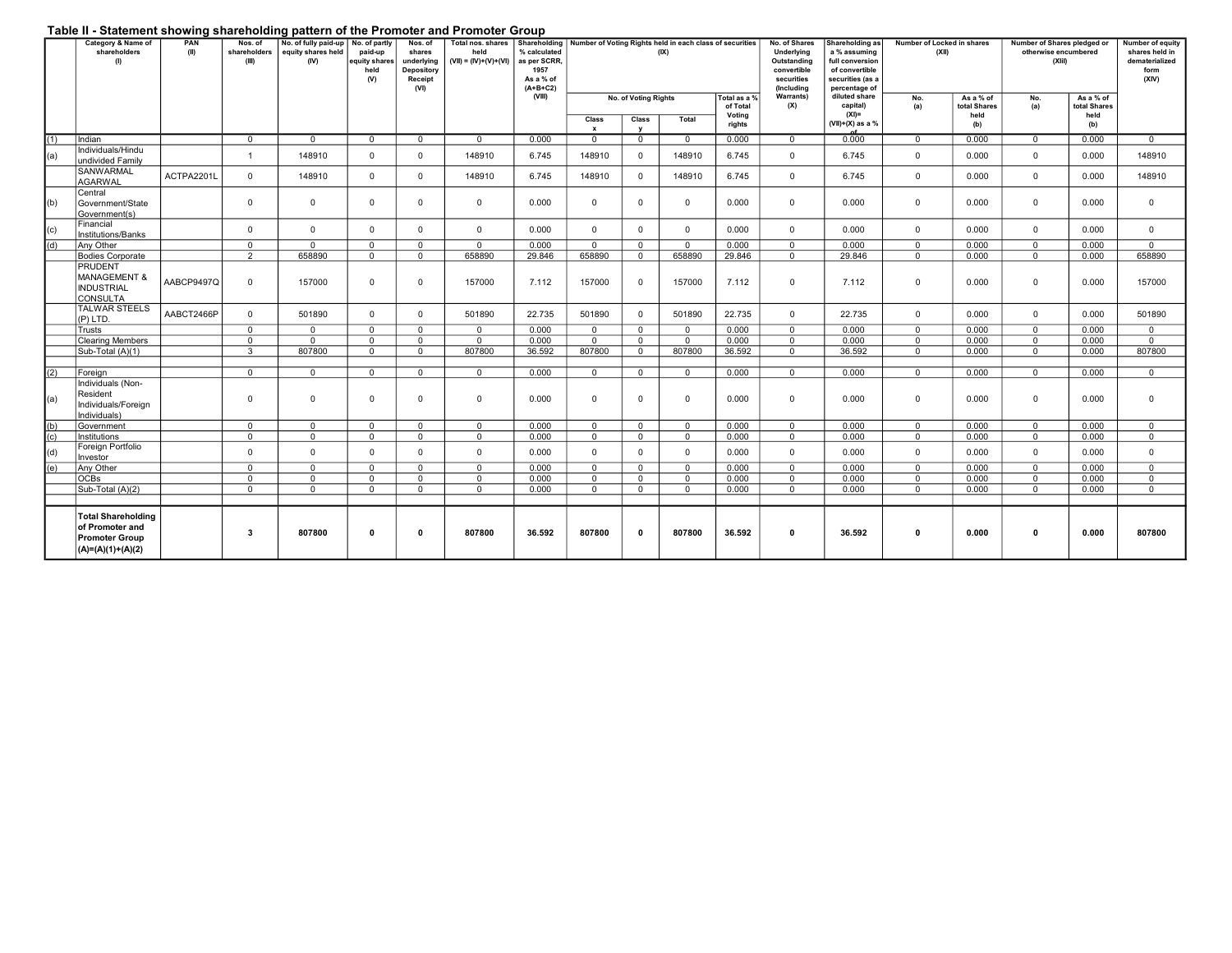## Table III - Statement showing shareholding pattern of the Public shareholder

|                            | Category & Name of                   | PAN        | Nos. of               | No. of fully paid-       | No. of partly            | Nos. of              | Total nos.               | Shareholdin       | Number of Voting Rights held in each class of<br>securities |                      | No. of      | Shareholding as a % | Number of Locked in         |                                |                 | <b>Number of Shares</b> | Number of equity                   |               |                                  |
|----------------------------|--------------------------------------|------------|-----------------------|--------------------------|--------------------------|----------------------|--------------------------|-------------------|-------------------------------------------------------------|----------------------|-------------|---------------------|-----------------------------|--------------------------------|-----------------|-------------------------|------------------------------------|---------------|----------------------------------|
|                            | shareholders<br>(1)                  | (II)       | shareholders<br>(III) | up equity<br>shares held | paid-up<br>equity shares | shares<br>underlying | shares held<br>$(VII) =$ | g %<br>calculated |                                                             | (IX)                 |             |                     | <b>Shares</b><br>Underlying | assuming full<br>conversion of | shares<br>(XII) |                         | pledged or otherwise<br>encumbered |               | shares held in<br>dematerialized |
|                            |                                      |            |                       | (IV)                     | held                     | Depository           | $(IV)+(V)+(VI)$          | as per            |                                                             | No. of Voting Rights |             | Total as a          | Outstanding                 | convertible securities         | No.             | As a % of               | No.                                | As a % of     | form                             |
|                            |                                      |            |                       |                          | (V)                      | Receipt              |                          | <b>SCRR, 1957</b> |                                                             |                      |             | % of Tota           | convertible                 | (as a percentage of            | (a)             | total                   | (a)                                | total         | (XIV)                            |
|                            |                                      |            |                       |                          |                          | (VI)                 |                          | As a % of         | Class                                                       | Class                | Total       | Voting              | securities                  | diluted share capital)         |                 | <b>Shares</b>           |                                    | <b>Shares</b> |                                  |
|                            |                                      |            |                       |                          |                          |                      |                          | $(A+B+C2)$        | $\pmb{\mathsf{x}}$                                          | у                    |             | rights              | (Including                  | $(XI) =$                       |                 | held                    |                                    | held          |                                  |
|                            |                                      |            |                       |                          |                          |                      |                          | (VIII)            |                                                             |                      |             |                     | <b>Warrants)</b>            | $(VII)+(X)$ as a % of          |                 | (b)                     |                                    | (b)           |                                  |
|                            |                                      |            |                       |                          |                          |                      |                          |                   |                                                             |                      |             |                     | (X)                         | $(A+B+C)$                      |                 |                         |                                    |               |                                  |
|                            |                                      |            |                       |                          |                          |                      |                          |                   |                                                             |                      |             |                     |                             |                                |                 |                         |                                    |               |                                  |
|                            |                                      |            |                       |                          |                          |                      |                          |                   |                                                             |                      |             |                     |                             |                                |                 |                         |                                    |               |                                  |
|                            | (1) Institutions                     |            | $\mathbf 0$           | 0                        | 0                        | $\mathbf 0$          | 0                        | 0.000             | $\mathbf 0$                                                 | $\mathbf 0$          | 0           | 0.000               | 0                           | 0.000                          | 0               | 0.000                   | $\mathbf 0$                        | 0.000         | 0                                |
|                            | a) Mutual Funds                      |            |                       | 136200                   | $\overline{0}$           | $\overline{0}$       | 136200                   | 6.170             | 136200                                                      | $\mathbf 0$          | 136200      | 6.170               | 0                           | 6.170                          | $\mathbf 0$     | 0.000                   | $\mathbf 0$                        | 0.000         | $\overline{0}$                   |
|                            | <b>J M TRUSTEE</b>                   |            | $\mathbf 0$           | 136200                   | $\mathbf 0$              | $\mathbf 0$          | 136200                   | 6.170             | 136200                                                      | $\mathbf 0$          | 136200      | 6.170               | 0                           | 6.170                          | 0               | 0.000                   | 0                                  | 0.000         | 0                                |
|                            | COMPANY LTD                          |            |                       |                          |                          |                      |                          |                   |                                                             |                      |             |                     |                             |                                |                 |                         |                                    |               |                                  |
|                            | Sub-Total (B)(1)                     |            | $\mathbf{1}$          | 136200                   | $\mathbf 0$              | $\mathbf 0$          | 136200                   | 6.170             | 136200                                                      | $\mathbf 0$          | 136200      | 6.170               | 0                           | 6.170                          | 0               | 0.000                   | $\mathbf 0$                        | 0.000         | $\mathbf 0$                      |
|                            |                                      |            |                       |                          |                          |                      |                          |                   |                                                             |                      |             |                     |                             |                                |                 |                         |                                    |               |                                  |
| (b)                        | Venture Capital                      |            | $\mathbf 0$           | $\mathbf 0$              | $\mathbf 0$              | $\mathbf 0$          | 0                        | 0.000             | $\mathbf 0$                                                 | $\mathbf 0$          | $\mathbf 0$ | 0.000               | 0                           | 0.000                          | 0               | 0.000                   | 0                                  | 0.000         | $\mathbf 0$                      |
|                            | Funds                                |            |                       |                          |                          |                      |                          |                   |                                                             |                      |             |                     |                             |                                |                 |                         |                                    |               |                                  |
| $\left( \mathsf{c}\right)$ | Alternate Investment                 |            | $\mathbf 0$           | $\mathbf 0$              | $\mathbf 0$              | $\mathbf 0$          | 0                        | 0.000             | $\mathbf 0$                                                 | $\mathbf 0$          | $\mathbf 0$ | 0.000               | 0                           | 0.000                          | $\mathbf 0$     | 0.000                   | 0                                  | 0.000         | $\mathbf 0$                      |
|                            | Funds                                |            |                       |                          |                          |                      |                          |                   |                                                             |                      |             |                     |                             |                                |                 |                         |                                    |               |                                  |
|                            | Foreign Venture<br>Capital Investors |            | 0                     | $\mathbf 0$              | 0                        | $\mathbf 0$          | 0                        | 0.000             | $\mathbf 0$                                                 | 0                    | $\mathbf 0$ | 0.000               | 0                           | 0.000                          | 0               | 0.000                   | $\Omega$                           | 0.000         | $\mathbf 0$                      |
|                            | Foreign Portfolio                    |            |                       |                          |                          |                      |                          |                   |                                                             |                      |             |                     |                             |                                |                 |                         |                                    |               |                                  |
| $\epsilon)$                | Investors                            |            | 0                     | $\mathbf 0$              | $\mathbf 0$              | $\mathbf 0$          | 0                        | 0.000             | $\mathbf 0$                                                 | $\mathbf 0$          | $\mathbf 0$ | 0.000               | 0                           | 0.000                          | 0               | 0.000                   | 0                                  | 0.000         | $\mathbf 0$                      |
|                            | Financial                            |            |                       |                          |                          |                      |                          |                   |                                                             |                      |             |                     |                             |                                |                 |                         |                                    |               |                                  |
|                            | Institutions/Banks                   |            | $\mathbf 0$           | $\mathbf 0$              | $\mathbf 0$              | $\mathbf 0$          | 0                        | 0.000             | $\mathbf 0$                                                 | $\mathbf 0$          | $\mathbf 0$ | 0.000               | 0                           | 0.000                          | $\mathbf 0$     | 0.000                   | $\mathbf 0$                        | 0.000         | $\mathbf 0$                      |
|                            | Insurance                            |            |                       |                          |                          |                      |                          |                   |                                                             |                      |             |                     |                             |                                |                 |                         |                                    |               |                                  |
| g)                         | Companies                            |            | 0                     | $\mathbf 0$              | $\mathbf 0$              | $\mathbf 0$          | 0                        | 0.000             | $\mathbf 0$                                                 | $\mathbf 0$          | $\mathbf 0$ | 0.000               | 0                           | 0.000                          | 0               | 0.000                   | $\mathbf 0$                        | 0.000         | $\mathbf 0$                      |
|                            | Provident                            |            |                       |                          |                          |                      |                          |                   |                                                             |                      |             |                     |                             |                                |                 |                         |                                    |               |                                  |
| 'n)                        | Funds/Pension                        |            | 0                     | 0                        | 0                        | 0                    | 0                        | 0.000             | $\mathbf 0$                                                 | $\mathbf 0$          | $\mathbf 0$ | 0.000               | 0                           | 0.000                          | 0               | 0.000                   | 0                                  | 0.000         | 0                                |
|                            | Funds                                |            |                       |                          |                          |                      |                          |                   |                                                             |                      |             |                     |                             |                                |                 |                         |                                    |               |                                  |
|                            | Any Other                            |            | $\mathbf 0$           | 0                        | 0                        | $\mathbf 0$          | 0                        | 0.000             | $\mathbf 0$                                                 | 0                    | $\mathbf 0$ | 0.000               | 0                           | 0.000                          | 0               | 0.000                   | $\mathbf 0$                        | 0.000         | $\mathbf 0$                      |
|                            | Foreign Institutional                |            |                       |                          |                          |                      |                          |                   |                                                             |                      |             |                     |                             |                                |                 |                         |                                    |               |                                  |
|                            | Investors                            |            | 0                     | $\mathbf 0$              | $\mathbf 0$              | $\mathbf 0$          | 0                        | 0.000             | $\mathbf 0$                                                 | $\mathbf 0$          | $\mathbf 0$ | 0.000               | 0                           | 0.000                          | 0               | 0.000                   | 0                                  | 0.000         | $\mathbf 0$                      |
|                            | QFI - Corporate                      |            | $\mathbf 0$           | 0                        | $\mathbf 0$              | $\mathbf 0$          | 0                        | 0.000             | $\mathbf 0$                                                 | 0                    | 0           | 0.000               | 0                           | 0.000                          | 0               | 0.000                   | $\mathbf 0$                        | 0.000         | $\mathbf 0$                      |
|                            | Sub-Total (B)(1)                     |            | 0                     | 0                        | 0                        | $\mathbf 0$          | 0                        | 0.000             | $\mathbf 0$                                                 | $\mathbf 0$          | $\mathbf 0$ | 0.000               | 0                           | 0.000                          | 0               | 0.000                   | $\mathbf 0$                        | 0.000         | 0                                |
|                            |                                      |            |                       |                          |                          |                      |                          |                   |                                                             |                      |             |                     |                             |                                |                 |                         |                                    |               |                                  |
|                            | Central                              |            |                       |                          |                          |                      |                          |                   |                                                             |                      |             |                     |                             |                                |                 |                         |                                    |               |                                  |
|                            | Government/State                     |            | 0                     | $\mathbf 0$              | 0                        | $\mathbf 0$          | 0                        | 0.000             | $\mathbf 0$                                                 | $\mathbf 0$          | $\mathbf 0$ | 0.000               | 0                           |                                | 0               | 0.000                   | 0                                  |               | 0                                |
| $\left( 2\right)$          | Government(s)/Presi                  |            |                       |                          |                          |                      |                          |                   |                                                             |                      |             |                     |                             | 0.000                          |                 |                         |                                    | 0.000         |                                  |
|                            | dent of India                        |            |                       |                          |                          |                      |                          |                   |                                                             |                      |             |                     |                             |                                |                 |                         |                                    |               |                                  |
|                            | Sub-Total (B)(2)                     |            | $\mathbf 0$           | 0                        | $\mathbf 0$              | $\mathbf 0$          | 0                        | 0.000             | $\mathbf 0$                                                 | $\mathbf 0$          | $\mathbf 0$ | 0.000               | 0                           | 0.000                          | 0               | 0.000                   | $\mathbf 0$                        | 0.000         | $\mathbf 0$                      |
|                            |                                      |            |                       |                          |                          |                      |                          |                   |                                                             |                      |             |                     |                             |                                |                 |                         |                                    |               |                                  |
|                            | (3)  Non-Institutions                |            | 0                     | 0                        | 0                        | 0                    | 0                        | 0.000             | 0                                                           | $\mathbf 0$          | 0           | 0.000               | 0                           | 0.000                          | 0               | 0.000                   | $\mathbf 0$                        | 0.000         | 0                                |
|                            | (a) Individuals                      |            | $\mathbf 0$           | $\mathbf 0$              | 0                        | 0                    | 0                        | 0.000             | $\mathbf 0$                                                 | $\mathbf 0$          | $\mathbf 0$ | 0.000               | 0                           | 0.000                          | 0               | 0.000                   | $\mathbf 0$                        | 0.000         | $\mathbf 0$                      |
|                            | i) Individual                        |            |                       |                          |                          |                      |                          |                   |                                                             |                      |             |                     |                             |                                |                 |                         |                                    |               |                                  |
|                            | shareholders holding                 |            |                       |                          |                          |                      |                          |                   |                                                             |                      |             |                     |                             |                                |                 |                         |                                    |               |                                  |
|                            | nominal share                        |            | 134                   | 369951                   | $\mathbf 0$              | $\mathbf 0$          | 369951                   | 16.758            | 369951                                                      | $\mathbf 0$          | 369951      | 16.758              | $\mathbf 0$                 | 16.758                         | 0               | 0.000                   | 0                                  | 0.000         | 115851                           |
|                            | capital up to Rs.2                   |            |                       |                          |                          |                      |                          |                   |                                                             |                      |             |                     |                             |                                |                 |                         |                                    |               |                                  |
|                            | Lakhs.                               |            |                       |                          |                          |                      |                          |                   |                                                             |                      |             |                     |                             |                                |                 |                         |                                    |               |                                  |
|                            | ii) Individual                       |            |                       |                          |                          |                      |                          |                   |                                                             |                      |             |                     |                             |                                |                 |                         |                                    |               |                                  |
|                            | shareholders holding                 |            |                       |                          |                          |                      |                          |                   |                                                             |                      |             |                     |                             |                                |                 |                         |                                    |               |                                  |
|                            | nominal share                        |            | 5                     | 294200                   | $\mathbf 0$              | 0                    | 294200                   | 13.327            | 294200                                                      | 0                    | 294200      | 13.327              | 0                           | 13.327                         | 0               | 0.000                   | 0                                  | 0.000         | 229200                           |
|                            | capital in excess of                 |            |                       |                          |                          |                      |                          |                   |                                                             |                      |             |                     |                             |                                |                 |                         |                                    |               |                                  |
|                            | Rs.2 Lakhs.                          |            |                       |                          |                          |                      |                          |                   |                                                             |                      |             |                     |                             |                                |                 |                         |                                    |               |                                  |
|                            | <b>KANUPRIYA</b>                     |            |                       |                          |                          |                      |                          |                   |                                                             |                      |             |                     |                             |                                |                 |                         |                                    |               |                                  |
|                            | <b>AGARWAL</b>                       | AIYPA9297P | $\mathbf 0$           | 30000                    | $\mathbf 0$              | $\mathbf 0$          | 30000                    | 1.359             | 30000                                                       | $\mathbf 0$          | 30000       | 1.359               | 0                           | 1.359                          | $\mathbf 0$     | 0.000                   | $\mathbf 0$                        | 0.000         | 30000                            |
|                            | MEGHNA SHAH                          |            | $\mathbf{0}$          | 25000                    | $\mathbf 0$              | $\mathbf 0$          | 25000                    | 1.132             | 25000                                                       | $\mathbf 0$          | 25000       | 1.132               | 0                           | 1.132                          | 0               | 0.000                   | $\mathbf 0$                        | 0.000         | 0                                |
|                            | NIRMAL KUMAR                         |            |                       |                          |                          |                      |                          |                   |                                                             |                      |             |                     |                             |                                |                 |                         |                                    |               |                                  |
|                            | AGARWAL                              |            | $\mathbf 0$           | 40000                    | $\mathbf 0$              | $\mathbf 0$          | 40000                    | 1.812             | 40000                                                       | $\mathbf 0$          | 40000       | 1.812               | 0                           | 1.812                          | 0               | 0.000                   | $\mathbf 0$                        | 0.000         | $\mathbf 0$                      |
|                            | <b>SANJAY KUMAR</b>                  |            |                       |                          |                          |                      |                          |                   |                                                             |                      |             |                     |                             |                                |                 |                         |                                    |               |                                  |
|                            | <b>AGARWAL</b>                       | ACIPA3412G | $\mathbf{0}$          | 100000                   | $\overline{0}$           | $\mathbf 0$          | 100000                   | 4.530             | 100000                                                      | $\mathbf 0$          | 100000      | 4.530               | 0                           | 4.530                          | 0               | 0.000                   | $\mathbf 0$                        | 0.000         | 100000                           |
|                            | <b>SAPNA AGARWAL</b>                 | ACIPA3413H | 0                     | 99200                    | $\mathbf 0$              | 0                    | 99200                    | 4.494             | 99200                                                       | $\mathbf 0$          | 99200       | 4.494               | 0                           | 4.494                          | 0               | 0.000                   | $\mathbf 0$                        | 0.000         | 99200                            |
|                            | NBFCs registered                     |            |                       |                          |                          |                      |                          |                   |                                                             |                      |             |                     |                             |                                |                 |                         |                                    |               |                                  |
| b)                         | with RBI                             |            | $\mathbf 0$           | $\mathbf 0$              | $\mathbf 0$              | $\mathbf 0$          | 0                        | 0.000             | $\mathbf 0$                                                 | $\mathbf 0$          | $\mathbf 0$ | 0.000               | 0                           | 0.000                          | 0               | 0.000                   | $\mathbf 0$                        | 0.000         | $\mathbf 0$                      |
|                            | (c) Employee Funds                   |            | $\overline{0}$        | $\mathbf 0$              | $\overline{0}$           | $\overline{0}$       | 0                        | 0.000             | $\mathbf 0$                                                 | $\mathbf 0$          | $\mathbf 0$ | 0.000               | 0                           | 0.000                          | 0               | 0.000                   | $\mathbf 0$                        | 0.000         | $\overline{0}$                   |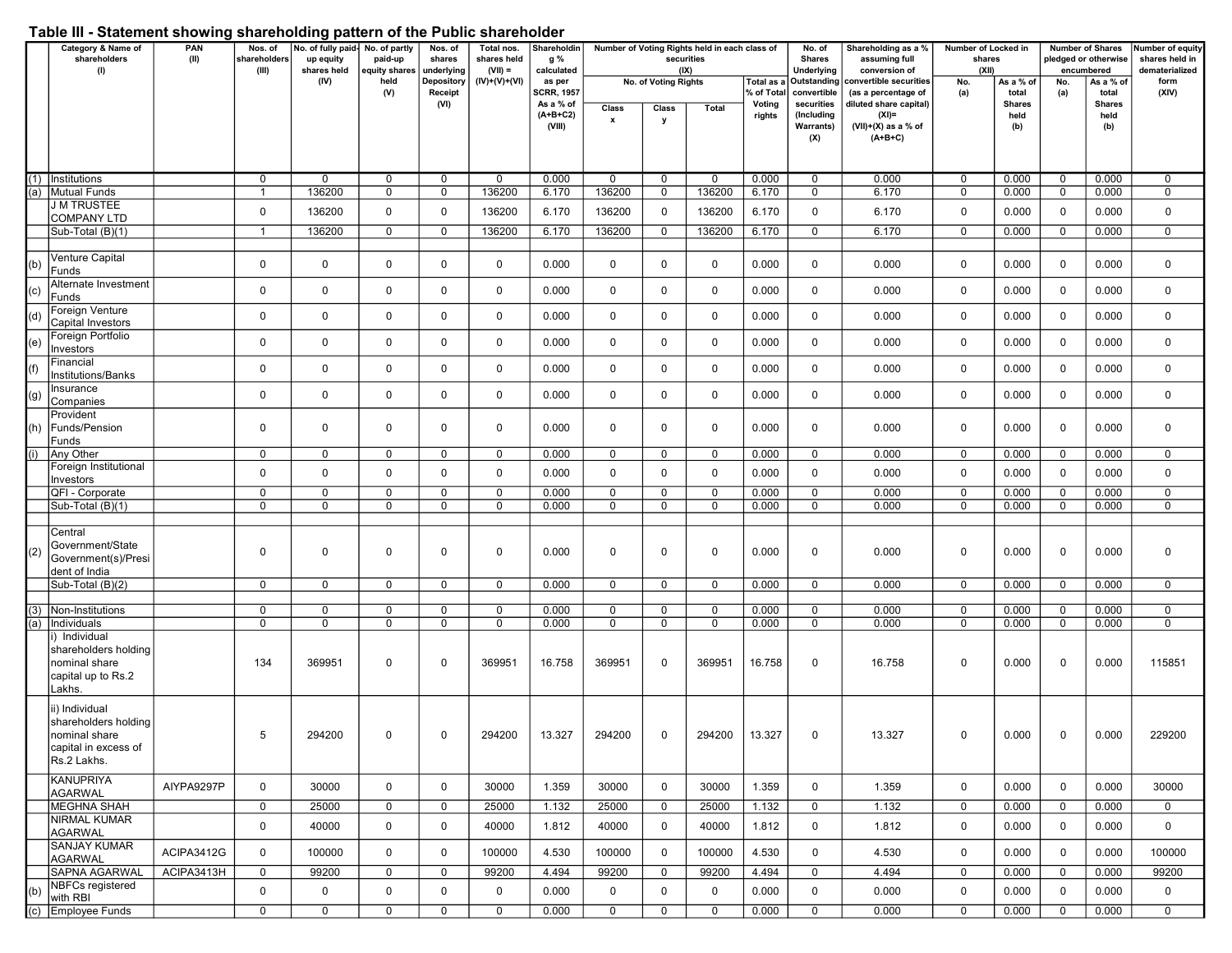| (d) | Overseas Depositors<br>(holding<br>DRs)(balancing<br>figure)            |            | $\Omega$    |              | $\Omega$ | $\Omega$ | 0        | 0.000  | $\Omega$ |          | $\Omega$     | 0.000  | 0           | 0.000  | $\Omega$    | 0.000 | 0        | 0.000 | $\Omega$    |
|-----|-------------------------------------------------------------------------|------------|-------------|--------------|----------|----------|----------|--------|----------|----------|--------------|--------|-------------|--------|-------------|-------|----------|-------|-------------|
| (e) | Any Other                                                               |            | $\Omega$    | <sup>0</sup> | $\Omega$ | $\Omega$ | $\Omega$ | 0.000  | $\Omega$ |          | $\Omega$     | 0.000  | $\Omega$    | 0.000  | $\Omega$    | 0.000 |          | 0.000 | $\Omega$    |
|     | Bodies Corporate                                                        |            | 11          | 595854       | $\Omega$ | $\Omega$ | 595854   | 26.991 | 595854   |          | 595854       | 26.991 | 0           | 26.991 | $\Omega$    | 0.000 |          | 0.000 | 585854      |
|     | <b>AGRA CAPITALS</b><br>PVT.LTD.                                        | AABCA7194F | 0           | 33738        | $\Omega$ | $\Omega$ | 33738    | 1.528  | 33738    | $\Omega$ | 33738        | 1.528  | 0           | 1.528  | $\Omega$    | 0.000 | $\Omega$ | 0.000 | 33738       |
|     | IGBK RESOURCES<br>PRIVATE LIMITED                                       | AABCG1678E | 0           | 96383        | $\Omega$ |          | 96383    | 4.366  | 96383    |          | 96383        | 4.366  | 0           | 4.366  | 0           | 0.000 | 0        | 0.000 | 96383       |
|     | <b>HARIOM AGRO</b><br><b>FOODS PRIVATE</b><br>LIMITED                   | AACCH0148K | $\Omega$    | 200000       | $\Omega$ |          | 200000   | 9.060  | 200000   |          | 200000       | 9.060  | 0           | 9.060  | $\Omega$    | 0.000 | $\Omega$ | 0.000 | 200000      |
|     | <b>KAMALPUR</b><br><b>FINANCE LIMITED</b>                               | AABCK3295M | $\mathbf 0$ | 200000       | $\Omega$ |          | 200000   | 9.060  | 200000   |          | 200000       | 9.060  | 0           | 9.060  | $\mathbf 0$ | 0.000 | $\Omega$ | 0.000 | 200000      |
|     | QFI - Individual                                                        |            | 0           | $\Omega$     | $\Omega$ | $\Omega$ | 0        | 0.000  | $\Omega$ |          | $\mathbf{0}$ | 0.000  | $\mathbf 0$ | 0.000  | $\Omega$    | 0.000 |          | 0.000 | $\mathbf 0$ |
|     | NRI / OCBs                                                              |            | $\mathbf 0$ | $\Omega$     | $\Omega$ | $\Omega$ | $\Omega$ | 0.000  | $\Omega$ |          | $\Omega$     | 0.000  | $\mathbf 0$ | 0.000  | $\Omega$    | 0.000 |          | 0.000 | $\mathbf 0$ |
|     | Trusts                                                                  |            | $\Omega$    | $\Omega$     | $\Omega$ | $\Omega$ | $\Omega$ | 0.000  | $\Omega$ |          | $\Omega$     | 0.000  | $\mathbf 0$ | 0.000  | $\Omega$    | 0.000 |          | 0.000 | $\Omega$    |
|     | Clearing Memebers                                                       |            | 3           | 3595         | $\Omega$ | $\Omega$ | 3595     | 0.163  | 3595     |          | 3595         | 0.163  | 0           | 0.163  | $\Omega$    | 0.000 |          | 0.000 | 3595        |
|     | Sub-Total (B)(3)                                                        |            | 153         | 1263600      | $\Omega$ | $\Omega$ | 1263600  | 57.239 | 1263600  |          | 1263600      | 57.239 | 0           | 57.239 | $\Omega$    | 0.000 |          | 0.000 | 934500      |
|     |                                                                         |            |             |              |          |          |          |        |          |          |              |        |             |        |             |       |          |       |             |
|     | <b>Total Public</b><br>Shareholding<br>$ (B)= (B)(1)+(B)(2)+(B)$<br>(3) |            | 154         | 1399800      | $\bf{0}$ | 0        | 1399800  | 63.408 | 1399800  |          | 1399800      | 63.408 | 0           | 63.408 | $\mathbf 0$ | 0.000 | 0        | 0.000 | 934500      |